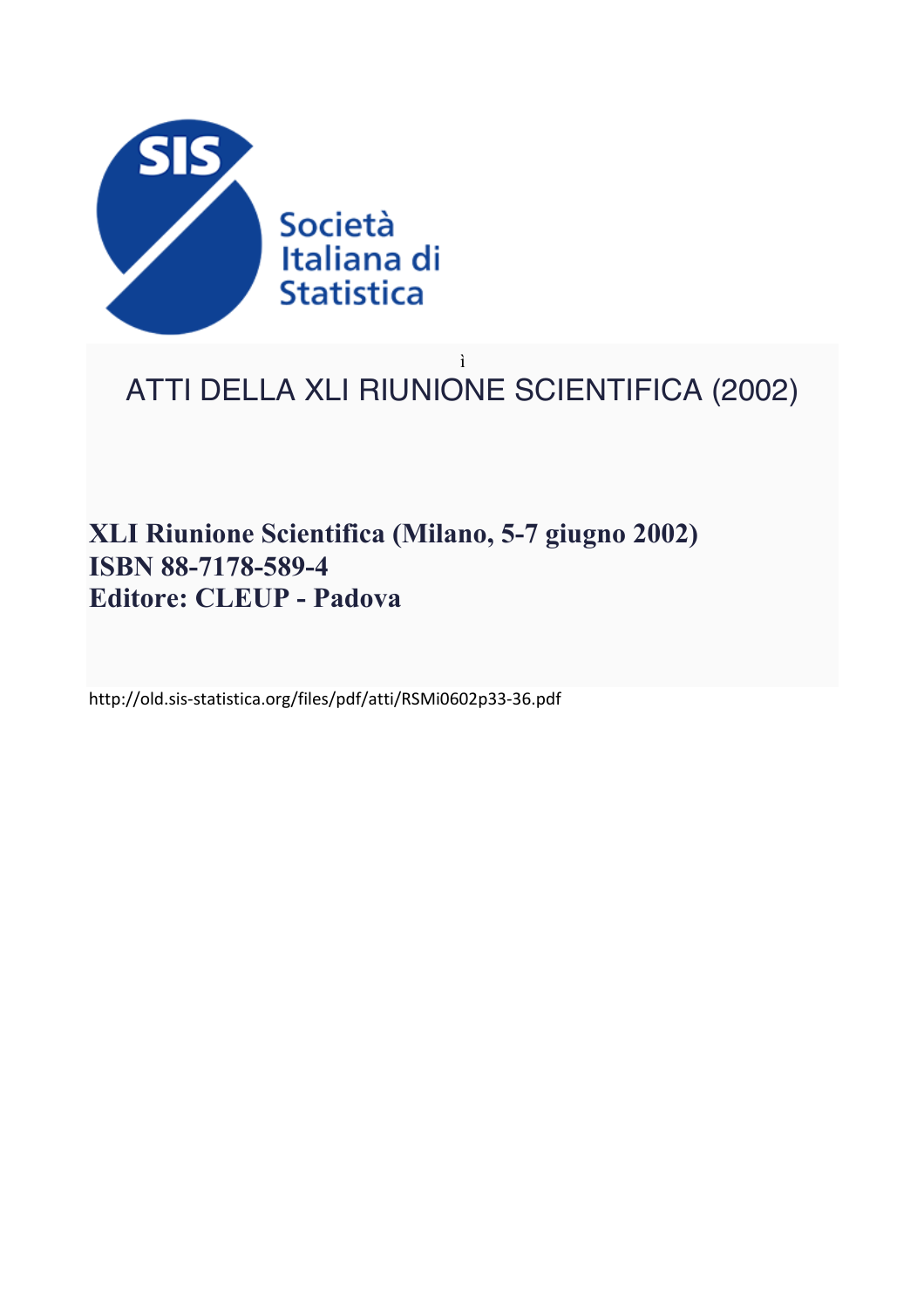# **Measures of association in the Fréchet class<sup>1</sup>**

Misure di Associazione nella Classe di Fréchet

### Francesca Greselin, Michele Zenga∗∗

Dipartimento di Metodi Quantitativi per le Scienze Economiche e Aziendali Università degli Studi di Milano Bicocca, P.zza dell'Ateneo Nuovo 1, Mi, I-20126, Italy francesca.greselin@unimib.it, michele.zenga@unimib.it

#### **Riassunto:**

Data una tabella a doppia entrata T, è possibile introdurre ordinamenti parziali e totali di associazione nella classe di Fréchet cui T appartiene. La posizione relativa che la tabella assume in tali ordinamenti può essere una significativa misura di associazione, in quanto permette di discriminare, tra tutte le tabelle della classe, quante di esse rispecchiano una situazione di maggiore indipendenza tra i caratteri e quante, al contrario, riflettano un più alto grado di dipendenza. Al variare dell'ordinamento scelto, si definisce una famiglia di indici, che gode di interessanti proprietà: essi sono coerenti con gli ordinamenti e autonormalizzati per definizione, sono invarianti a permutazioni di righe e colonne, assumono i valori estremi sulle situazioni estreme di dipendenza, inoltre si comportano come asintoticamente invarianti su distribuzioni simili.

**Keywords:** Association ordering; Fréchet class; Association measure**.** 

#### **1. Introduction**

When populations are cross-classified with respect to two or more qualitative characters, the question often arise of the degree of association existing between the several polytomies. The main unsolved problem with traditional measures of association is that it is difficult to meaningfully compare their values. Given a particular r x c table T, our approach to association starts from the consideration of its entire Fréchet class  $T(\mathbf{n}_i : \mathbf{n}_i)$ : chosen a particular association ordering for all the bivariate distributions, as defined in Zenga and Greselin 2001, the relative position assumed by T in  $T$  (n<sub>i</sub>•; n<sub>i</sub>) can be a meaningful and sound index of association. Moreover, this family of indexes has several desirable and interesting properties that we will show in detail.

### **2. Terminology**

A double polytomy between characters A and B over a population of N individuals may be represented by a double table, where classification A divides the population into the c classes  $a_1, a_2, \ldots, a_n$  and classification B divides the population into the r classes  $b_1$ ,  $b_2, \ldots b_r$ :

 $\frac{1}{1}$  $1$ . The present paper is financially supported by the project COFIN 2001 prot. 2001 137492.

<sup>∗</sup> The present work reflects the common thinking of the authors, even if, more specifically, M.Zenga wrote the Introduction and the Concluding remarks, while F.Greselin wrote the remaining paragraphs.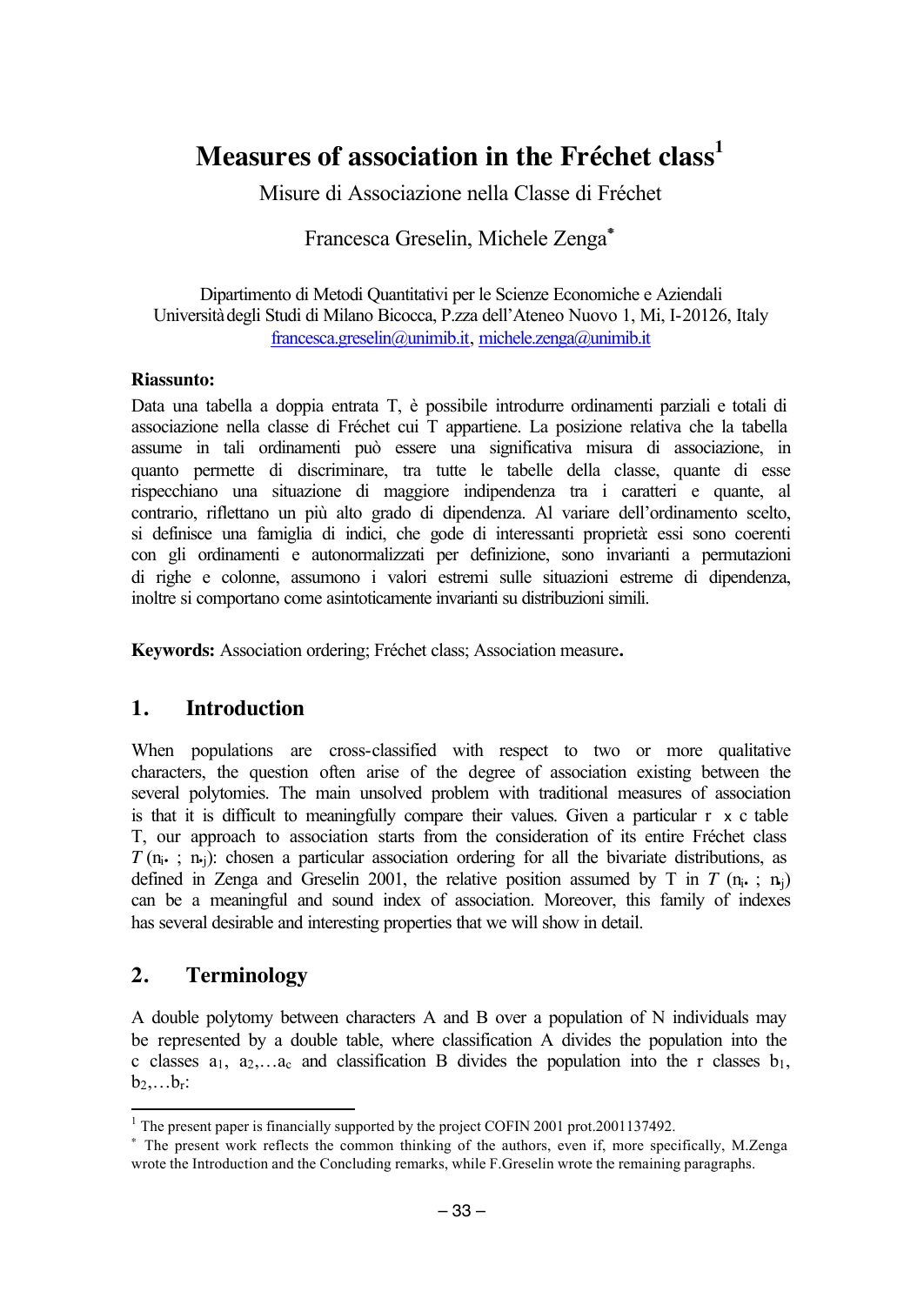| $B \setminus A$       | a <sub>1</sub> |          | ai                         |             | $ac \t -$            | Characters A and B are supposed qualitative and                                                       |  |  |  |  |
|-----------------------|----------------|----------|----------------------------|-------------|----------------------|-------------------------------------------------------------------------------------------------------|--|--|--|--|
| b <sub>1</sub>        | $n_{11}$       | $n_{12}$ |                            |             | $n_1$ .              | without ordering among the categories. In the                                                         |  |  |  |  |
|                       |                |          |                            |             | $\cdots$             | hypothesis of independence between characters A                                                       |  |  |  |  |
| bi<br>$\cdot$ $\cdot$ | $n_{i1}$       |          | $\mathbf{n}$ <sub>ij</sub> |             | $n_i$ .<br>$\ddotsc$ | and B, the joint frequencies are given by:                                                            |  |  |  |  |
| $\mathbf{b}$ r        |                |          |                            |             | $n_{\rm r}$          |                                                                                                       |  |  |  |  |
|                       | $n_{\cdot}$    |          |                            | $n_{\rm c}$ | $\mathbb{N}$         | $\hat{n}_{ij} = \frac{n_{i\bullet} \cdot n_{\bullet j}}{N}$ $i = 1,, r$ and $j = 1,, c$ . Conversely, |  |  |  |  |

complete association refers to the case in which each modality of A uniquely identifies one of B: in any column we have only one joint frequency not null, and hence  $c \ge r$ .

Measures of association are single summary numbers that describe the type and the extent of relationships between two classified variables. They differ in defining intermediate stages of association. Except in the 2 x 2 case, a single measure of association cannot reflect the large variety of ways in which a table can depart from independence. It is this fundamental mathematical fact, connected to the degrees of freedom, that leads to the variety of measures and to the inherent difficulty in choosing a single measure on any given situation.

#### **3. Our proposal**

l

Among the three distinct possibilities that classically arise in the study of association between characters A and B, with regard to the typology of statistical data (Leti (1983), Zanella (1988)) we choose to consider as fixed both marginal frequencies. Let us recall:

*Definition 1: The Fréchet Class* (see, for its first definition, Fréchet (1951))

The set of all double tables, with the same given marginal frequencies  $\{n_i, i=1,\ldots,r;$  $n_{\text{e}}$ ,j=1,...,s}, constitutes the Fréchet class, denoted by  $T$  ( $n_{\text{e}}$ ;  $n_{\text{e}}$ ).

Let T be the generic table pertaining to  $T(n_i, n_i)$ .

Our approach moves his steps defining association orderings in the Fréchet class:

*Definition 2: Total ordering on the Fréchet class*

Let *f* be any function *f*:  $T(n_i, j, n_j) \rightarrow \Re$  that associates a real number to each table in *T* (n<sub>i</sub>• ; n<sub>j</sub>). *f* induces a total ordering relation on *T* (n<sub>i</sub>• ; n<sub>j</sub>), denoted by  $\leq_f$  :  $\forall$  M, P  $\in$ *T* ( $n_i$ , ;  $n_{i}$ ) M precedes P according to  $\leq f$ , writing:  $M \leq f$  P, if and only if:  $f(M) \leq f(P)$ .

*Definition 3: The family of indexes*  $I_f(T)$ 

Given a bivariate distribution T, the relative position T assumes among  $T$  (n<sub>i</sub>, ; n<sub>i</sub>), according to the sorting induced by *f*, is a measure of association  $I_f(T)$ , for T:

$$
I_f(\mathbf{T}) = \frac{\#\left\{\mathbf{M} \mid \mathbf{M} \in \mathbf{T}(\mathbf{n_i, \cdot, n_{\star j})}_{\prec}, \mathbf{M} \leq f \mathbf{T} \right\}}{\#\left\{\mathbf{M} \mid \mathbf{M} \in \mathbf{T}(\mathbf{n_i, \cdot, n_{\star j}})\right\}}
$$

Observe that  $I_f$  is autonormalized, being a *relative frequency*<sup>2,3</sup>. The family of indices  $I_f(T)$  possesses the following desirable properties:

 $\bullet$  they assume values in [0,1];  $\bullet$  they are invariant to permutation of rows or columns;

<sup>&</sup>lt;sup>2</sup> The function *f*: *T* (n<sub>i</sub>, ; n<sub>j</sub>)  $\rightarrow$   $\Re$  , for example, can be  $X^2$ , or  $M_1(\rho)$  or  $M_2(\rho)$ . Those expressions are non-negative strictly increasing functions on each (relative or) absolute contingency.

<sup>&</sup>lt;sup>3</sup> Similarly, we can define a second family of indices  $I_1(T)$ , based on the relative position the table T assumes in a partial ordering  $\prec$ , defined over  $T(n_i, n_j)$ , as done in Zenga and Greselin 2001.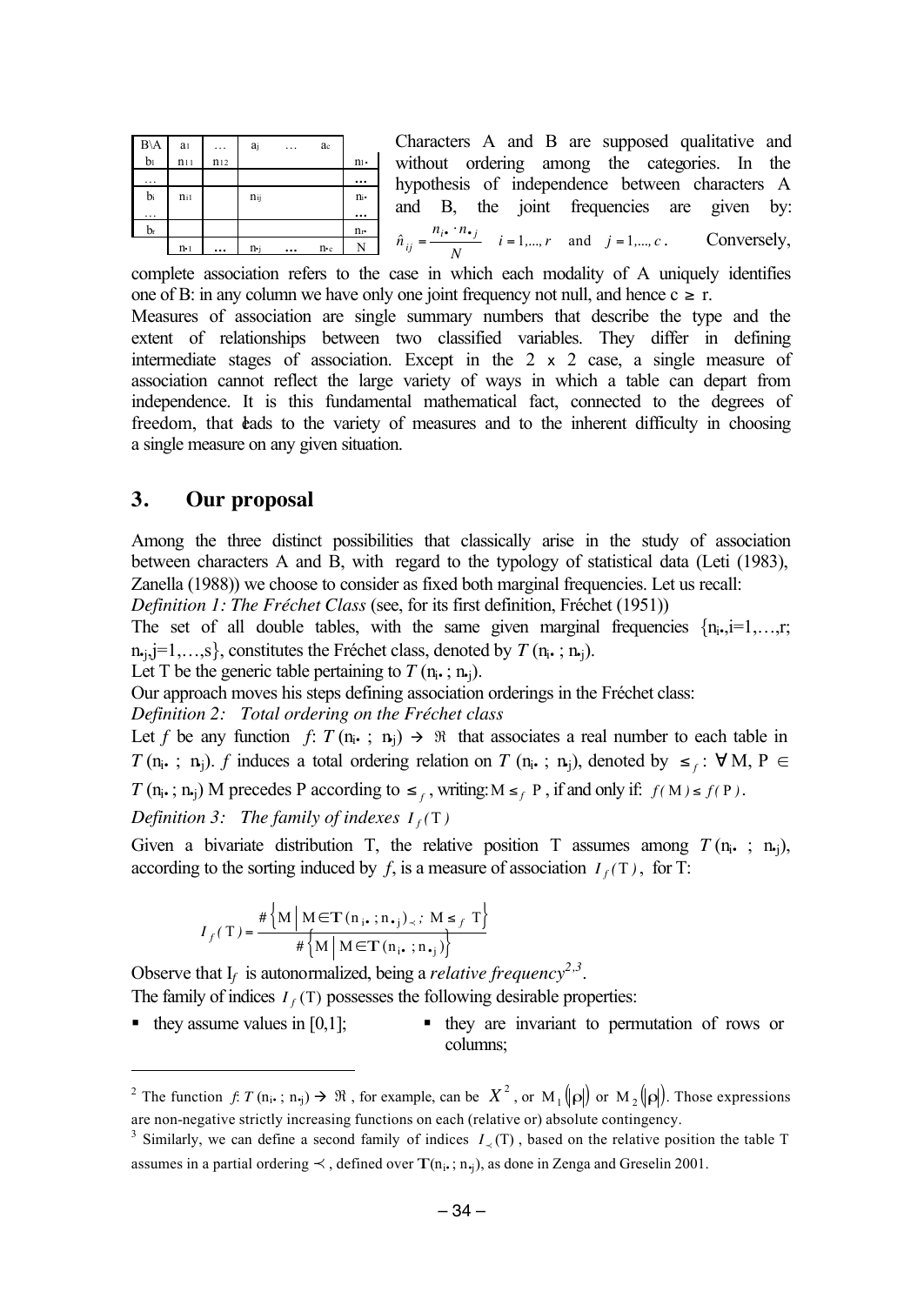• they attain their minimum value, • they assume their maximum value 1 only in only if T is the nearest table to the table of independence; the cases of maximum dependence, compatibly with the fixed margins.

Moreover, they are relative frequencies, so their meaning is straightforward. A value of  $I_{x^2}(T) = .45$  means that, among all bivariate distributions in  $T(n_i, ; n_i)$  sorted by nondecreasing values of  $X^2$ , T lies in a position that divides the class in two parts, 45% of tables in  $T(n_i, n_j)$  has a value of  $X^2 \le X^2$  and the remaining tables have  $X^2 > X^2$ .

The *case of minimum dependence* deserves a particular care. The observed frequencies  $n_{ii}$  are integers, while the frequencies of independence  $\hat{n}_{ii}$  are rational numbers. In the very rare case in which the table of independence  $\hat{\tau}$  belongs to the Fréchet class  $T(n_i, j)$ n<sub>•j</sub>), the numerators of  $I_f(T)$  attain their minimum value, i.e.1, if  $T = \hat{T}$ . Generally, in a given Fréchet class there can be more than one table 'near' to the independence table.

*Definition 4: Minimum constrained dependence*

We say that T is a table nearest to the independence table  $\hat{T}$  according to the function  $f$ if and only if:  $min$   $f(P) = f(T)$  $\lim_{\text{P} \in T(\text{n}_i, \text{n}_i)} f(\text{P}) = f$  $\in$   $T($  n<sub>i</sub>, ;n  $\cdot$ .

If T is a table nearest to  $\hat{T}$  according to  $f$ ,  $I_f(T)$  approach the value 0 from positive values while the size of the class  $T(n_i, n_i)$  increases (i.e. r, c or N increase).

The second extreme situation is in presence of *complete* or *absolute association.* These cases are not always compatible with a set of given margins. So we need an analogous definition for the *maximum constrained dependence,* and for the farthest table from independence. In this case the functions *f* attain their maximum values, so that  $I_f(T) = 1$ .

The  $I_f(T)$  also possess *invariant properties*, as traditional indexes do. They are invariant to permutation of rows and columns and we would expect them to be invariant also with respect to similar distribution.

*Definition 5:*  $\alpha$ -*similar distribution.* Let T be a given bivariate table T={ $n_{ij}$ } and let  $\alpha$  be a natural number. The  $\alpha$ -similar distribution with respect to T is the bivariate distribution, denoted by  $\alpha T$ , with size  $\alpha N$ , defined by the joint frequencies  $n_{ii}^{(\alpha)} = \alpha \cdot n_{ii}$ .

In the case of low size populations ( $N \approx 10,...,100$ ) this property doesn't hold for  $I_f(T)$  as the multiplication of a table by an integer factor  $\alpha$  modifies in an unpredictable direction  $I_f(T)$ . Considering the granularity of the distributions in the Fréchet class

 $T(n_i, n_i)$ , due to the requirement that frequencies are integer numbers, we expect that this anomaly disappears as N increases. We verified that  $I_f(T)$  attain a substantial stabilization, presenting only fluctuations on their second decimal, whenever the factor  $\alpha$  or N are as high as  $\alpha$ N reaches some hundreds.

#### **4. Computational results**

As an example, let us show how  $I_f(T)$  behaves starting with the table:

Successively multiplying its internal frequencies by a positive integer factor  $\alpha$ , we reached interesting results.